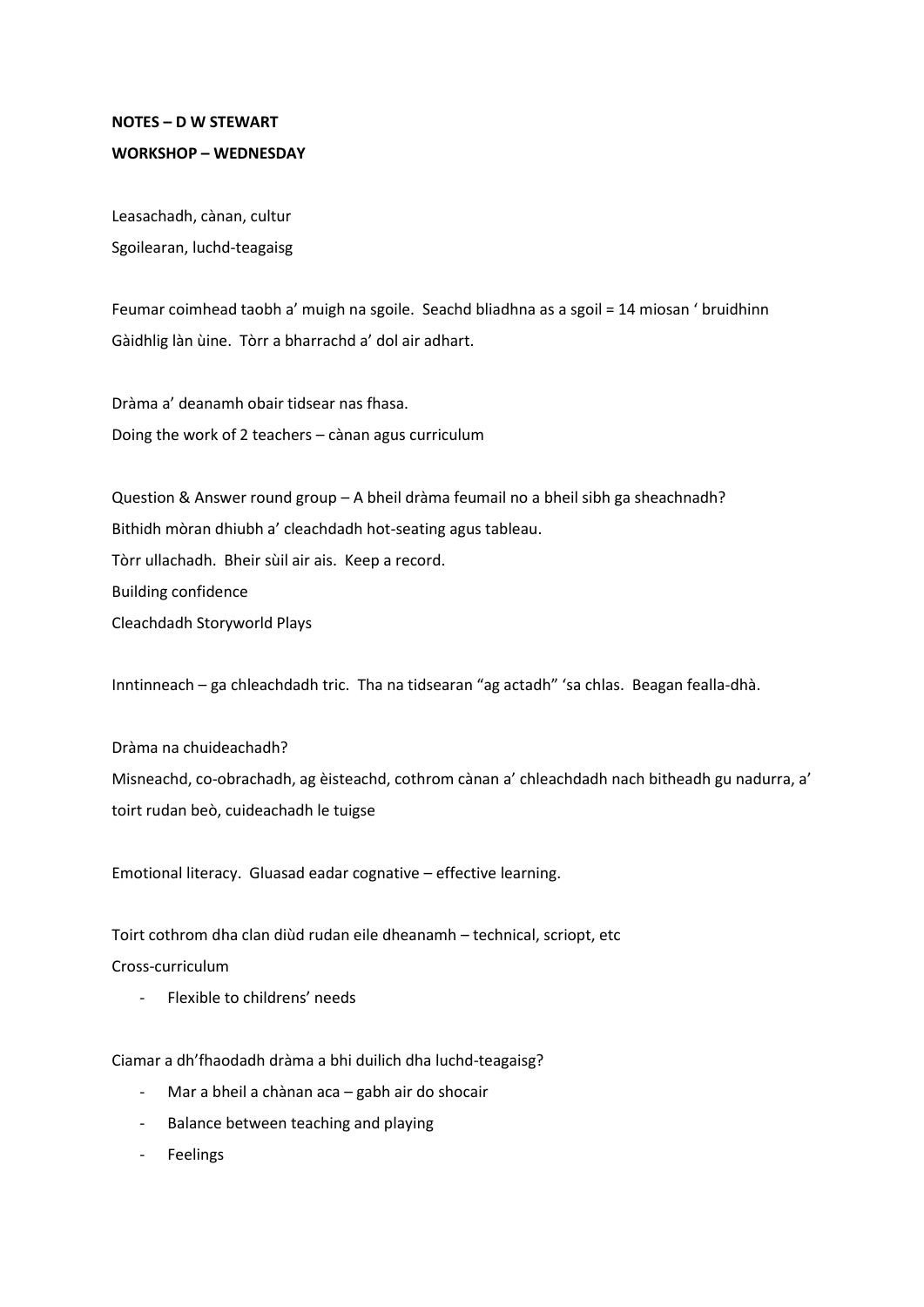Something unexpected may turn up. Feumar gabhail ri beachdan.

Bhiodh e math tidsearan ionnsachadh sgilean dràma.

How do you know the class went well?

- Talking about it? Discussion.
- A' faod sinn a' dheanamh a' rithist?

A' cleachdadh dràma gun fhios

Meanbh-Chuilleag – potted history A' toirt sealladh ùr air eachdraidh na h-Alba le focas air foghlum

Dh'ionnsaich sinn flexibility

Deasachadh packs chun na clasaichean. Rudan a' chòrdadh ris a chloinn agus a' ghlacas an aire.

Trioblaidean cànan – spoken abilities – chaneil a' chlann cho fileanta. Chan èisd clan ri rud nach eil iad a' tuigsinn. Cànan duilich a' dheanamh sìmplidh. Repetition. Difficult to get a full response from children

How to be interesting and Gaelic Drama versus fiosrachadh/ionnsachadh

Cànan – chan e facail – tòrr mòr a bharrachd – a whole social world

Tha sinn a' faireachdainn gu feum sinn a bhi bruidhinn Gàidhlig fad an t-siubhal. Dràma thoirt cothrom air beoil a' chumail dùinte airson greiseag.

Dràma brosnachadh chloinne gus barachd ionnsachadh.

Dean sgaradh eadar iad fhein 'san caractar a tha'd a'cluich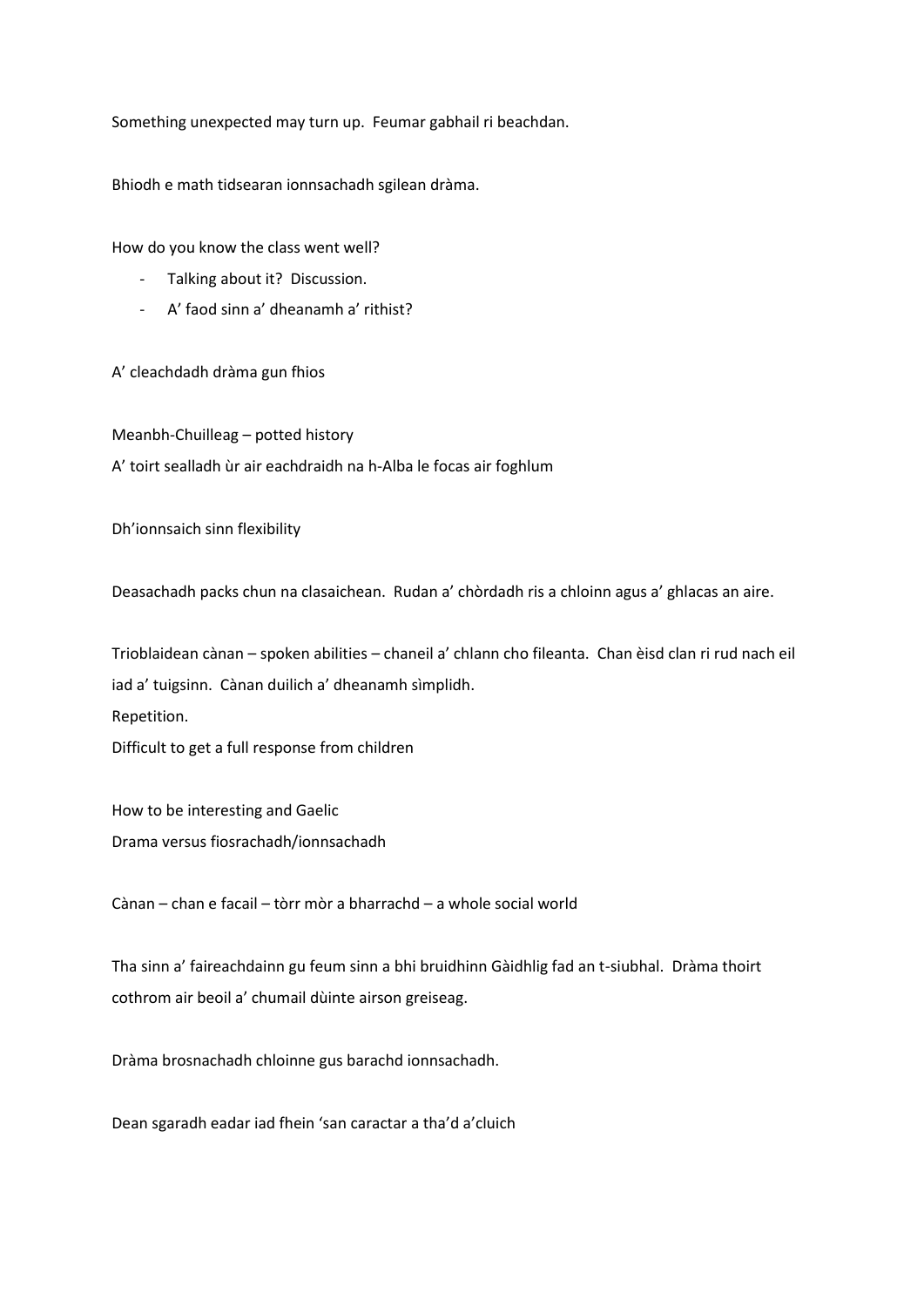Cothrom na pàrantan a' thoirt a' steach

Ceist :

Tha chlann ann. Airson an dràma a'dheanamh. Dè an cànan a' chleachdas sinn? Dè cho comhairteal 'sa tha sinn a' chlann a' leigeal Beurla a' bhruidhinn taobh a'staigh na sgoile?

Ref : Bibliography

## **WEDNESDAY PM SESSION**

Play game – balla dearg tapadh leibh, balla dearg gu ??, etc, etc

Leasachadh – cultur – luchd teagasg

Duilghdeas de cho tric 'sa tha clan a' cluinntin 'sa bruidhinn Gàidhlig 7 years = 14 months in school

Obair dà thidsear – teagasg cuspair agus cànan Go around table – cò bhios a' cleachdadh dràma? Give examples of.

Ceist – ciamar a tha dràma air a bhi na chuideachadh 'san sgoil?

- Leigeal leotha rudan fheucahinn ann an doigh sàbhailt
- **Misneachd**
- Math air cuimhneachadh facail
- Problem solving
- Diofar eadar clan Gàidhlig/Beurla clann Gàidhlig nas misneachail
- Ni iad gàire le chèile

Suidheachaidhean nach fhaigh iad taobh a' muigh na sgoile